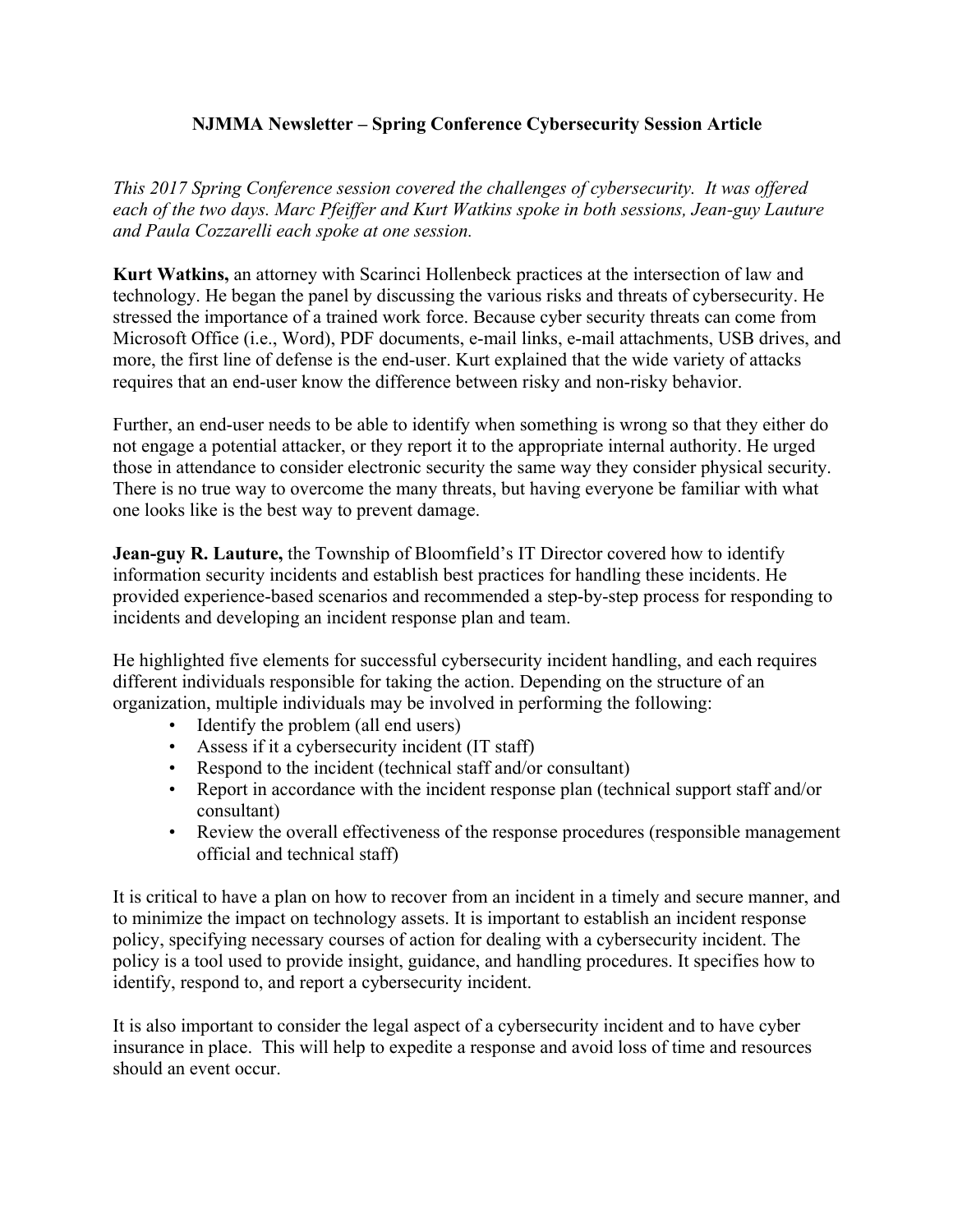**Paula Cozzarelli,** the Administrator of the Borough of Little Ferry discussed her experience with a ransomware attack that came through a vulnerability found by an intruder conducting a brute force attack on borough servers.

Calls to the County Prosecutor's Office and Homeland Security found that there were no public decryption keys available for this ransomware variation (there are now thousands), but they advised not pay the ransom. After further discussion and filing a claim under the Borough's cyber insurance policy (through the MEL), they obtained professional computer forensic support, paid the ransom, and received the key to decrypt its files and eventually restored their files. Lessons learned from this experience include the following:

- Day-to-day information technology staff are best used for the operational needs of an organization. A system-wide ransomware attack requires the skills of computer forensic experts. This is best handled though a cyber insurance policy; be sure the organization has one and ransomware is covered.
- Proper back up is critical as it's the **ONLY** defense against attacks. No one will have the key to get files restored except the attacker.
- IT management is not a hobby or special interest; it's best left to IT professionals. Prior to the cyberattack the Borough's IT needs were managed reactively and not proactively.
- Educate staff. Cyber criminals are getting smarter by the second. This is a big business and growing exponentially.
- The forensic analysis determined that no personally identifiable information or protected health information was taken. The criminals' intent was to lock the files until payment was made.

**Marc Pfeiffer,** Assistant Director of the Bloustein Local Government Research Center at Rutgers discussed his technology management work for the Municipal Excess Liability JIF. Technology management and cybersecurity (one of several technology risks) are tough subjects, and very few municipal managers took courses in it.

The risks and threats are many and growing, and today they predominantly come from organized groups of criminals who conduct cybercrime. Thus, all municipalities must implement defenses to reduce their risks and enhance their ability to recover from a successful attack. He suggested of developing technology proficiency and focusing on technical competency, employee cyber hygiene, and sound technology management to help frame individual municipal solutions.

Using that model, he presented work that the MEL will recommend their members incorporate into their technology risk management practices. The guidance is based on a minimum, i.e., the "least-worst" policies you can have, and that higher levels should be considered. The key elements are as follows:

**Become technically competent:** *Backup!* Having a backup system that includes daily incremental backups with at least 14 days of versions on an off-network device, along with weekly backups of networked computers, and full backups of standalone devices. *Patch* **–** making sure that all operating systems and application software are tested and patched with the latest versions as released. Use *defensive software*, including antivirus, and enable firewalls on